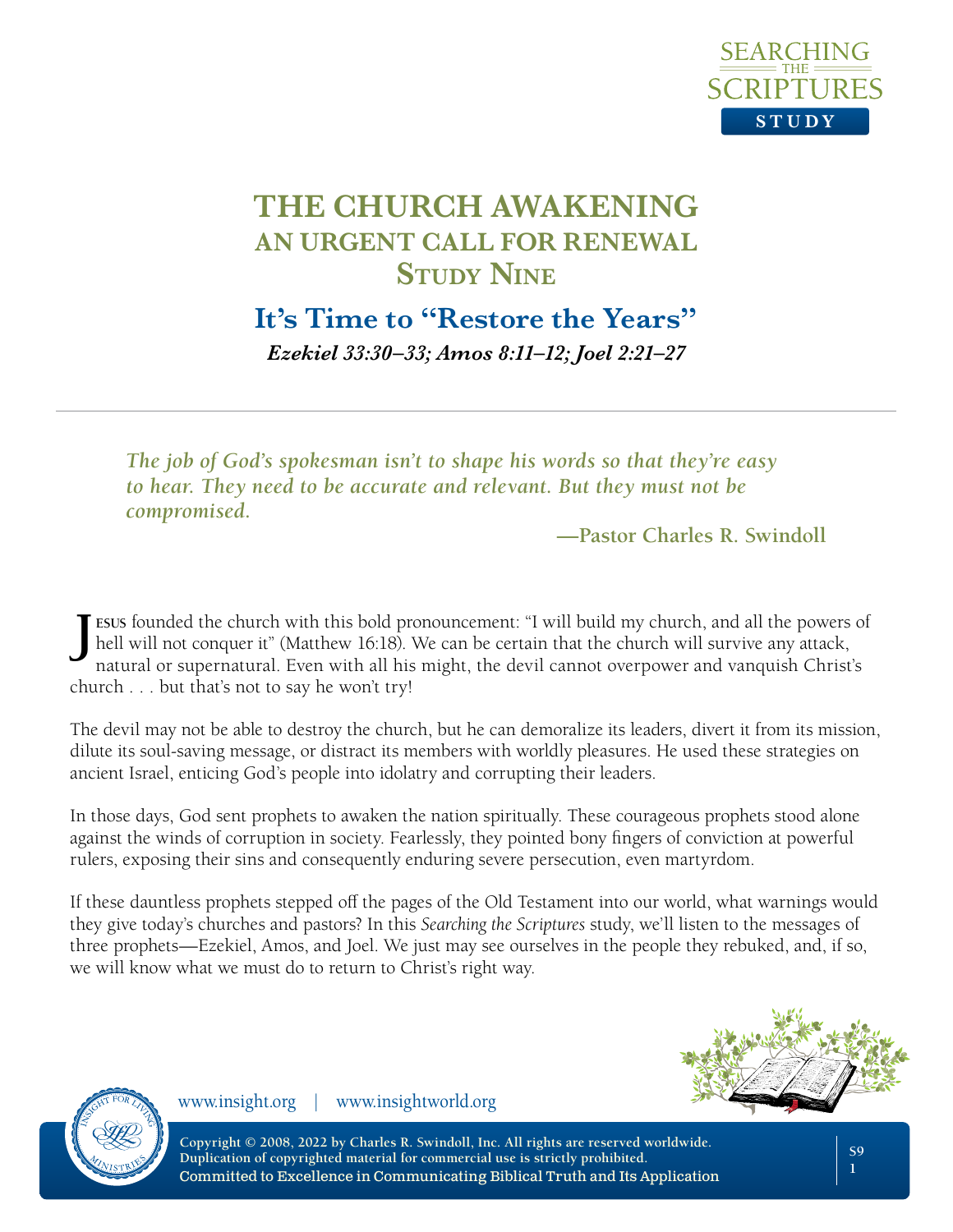

# **It's Time to "Restore the Years"**

*Ezekiel 33:30–33; Amos 8:11–12; Joel 2:21–27*



## **PREPARE YOUR HEART**

As you turn to God's Word, open your heart to receive His message for you. Pray the following prayer and invite the Lord to reveal areas of your life that need attention.

*Search me, O God, and know my heart; test me and know my anxious thoughts. Point out anything in me that offends you, and lead me along the path of everlasting life.* (Psalm 139:23–24)



# **TURN TO THE SCRIPTURES**

Of the three prophets we'll study, Joel might have prophesied earliest, perhaps as early as the ninth century BC, in the southern kingdom of Judah. Later, Amos ministered in the northern kingdom of Israel during the reign of Jeroboam in the mid-700s BC. The prophet Ezekiel appeared much later, during the exile in Babylon after the nation had been conquered and the temple reduced to ruins.

We'll look at the issues these prophets addressed in reverse chronological order: first, Ezekiel's message for a complacent people, then Amos' message for immoral leaders, and finally Joel's message of hope for the nation suffering under a terrible plague.

#### **Observation: The Words of Three Bold Prophets**

Observe the main points of the prophets' messages. Look for the core issue they addressed and the graphic ways they described the problem. Israel's prophets painted vivid pictures with their words, much like Jesus did with His parables and similes. The purpose was not only to make a lasting impression but also to spark a flame of repentance and to inspire life-change.

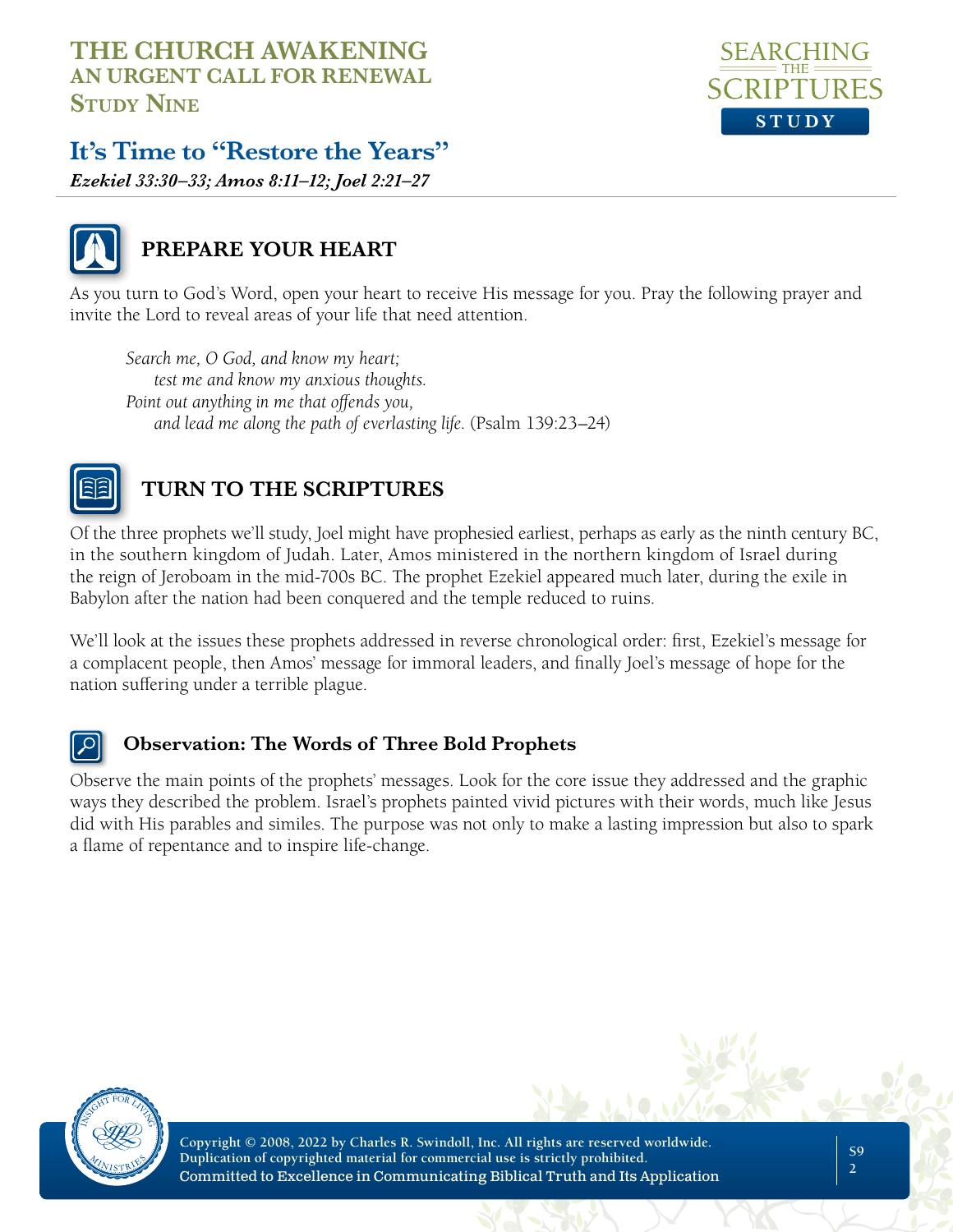# **It's Time to "Restore the Years"**

*Ezekiel 33:30–33; Amos 8:11–12; Joel 2:21–27*

#### **Ezekiel Speaks to a Fickle Congregation—Ezekiel 33:30–33**

Ezekiel was a priest who had been deported along with thousands of Jews to a settlement in Babylon near the Chebar River. He was an eloquent speaker and respected spiritual authority. According to *[Ezekiel 33:30](https://www.biblegateway.com/passage/?search=Ezekiel+33%3A30&version=NLT;NASB1995)*, what did God tell Ezekiel about the people to whom he ministered?

The people seemed sincere, but how did their behavior betray their true nature, according to *[33:31–32](https://www.biblegateway.com/passage/?search=Ezekiel+33%3A31-32&version=NLT;NASB1995)*?

What would be the tragic result (*[33:33](https://www.biblegateway.com/passage/?search=Ezekiel+33%3A33&version=NLT;NASB1995)*)?

*Worship isn't a dead-end street. It isn't about being entertained or impressed. It's about changed lives.* **—Pastor Chuck Swindoll**



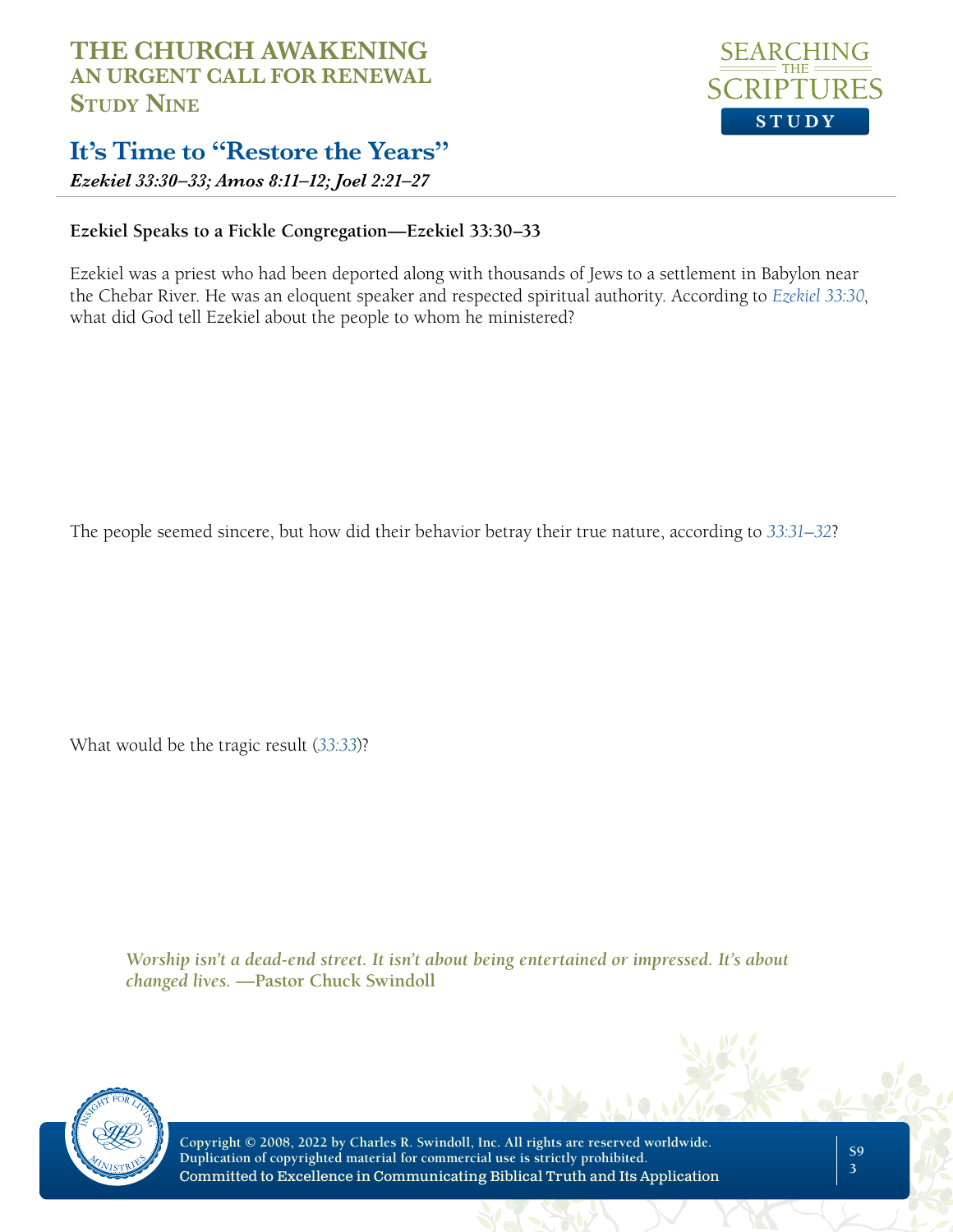

# **It's Time to "Restore the Years"**

*Ezekiel 33:30–33; Amos 8:11–12; Joel 2:21–27*

#### **Amos Warns of Coming Famine—Amos 8:11–12**

God had called Ezekiel out of the priesthood, but He called Amos out of the fields. Amos was, in his own words, "'a herdsman and a grower of sycamore figs,'" not a prophet (Amos 7:14 NASB). God sent this simple man into the palace to confront Jeroboam, one of the richest and most wicked kings of Israel. He called Israel's corrupt upper class "fat cows," indulging their appetites while they oppressed the poor and crushed the needy (4:1).

Amos prophesied during a period of unparalleled economic success . . . and unsurpassed debauchery. What was his message to the leaders who had turned up their noses to God's Word, according to *[8:11–12](https://www.biblegateway.com/passage/?search=Amos%208%3A11-12&version=NLT;NASB1995)*?

*The famine has come! We are in the midst of it! Listen to the religious comments made by so-called professionals. Listen for the truth. Are they teaching the Word of God?*  **—Pastor Chuck Swindoll** 

#### **Joel Promises a Hopeful Future—Joel 2:21–27**

We dial back the clock to hear Joel's message, but Joel's prophecies pointed forward in time. He envisioned renewal and restoration after God's purifying judgments. How did he describe this period of the Lord's blessing in *[Joel 2:21–27](https://www.biblegateway.com/passage/?search=Joel+2%3A21-27&version=NLT;NASB1995)*?

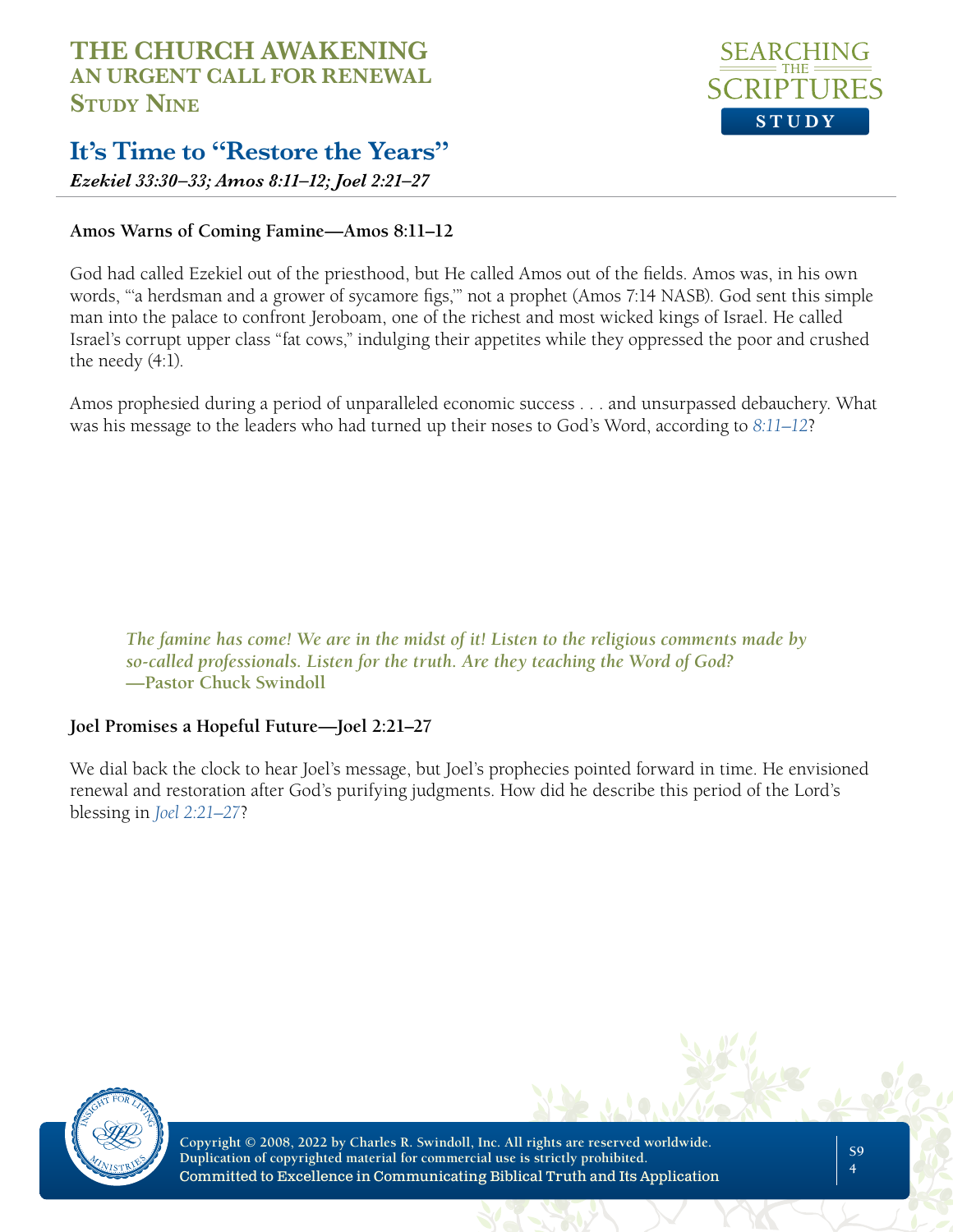

# **It's Time to "Restore the Years"**

*Ezekiel 33:30–33; Amos 8:11–12; Joel 2:21–27*

What did God require of His people for restoration, according to *[Joel 2:12–13](https://www.biblegateway.com/passage/?search=Joel+2%3A12-13&version=NLT;NASB1995)*?

*The Lord was saying to His people, "Turn to Me, trust Me, rely on Me. Break your heart before Me. I will be gracious and compassionate.* **—Pastor Chuck Swindoll**

#### **Interpretation: The Path to Restoration**

The context of Joel's judgments was a devastating famine. Calamity had struck the farming culture of Judah in waves of natural disasters—drought (Joel 1:12) followed by wildfires (1:19). These disasters were awful, but the most destructive calamity was the swarms of locusts that stripped the spirit of the people as bare as the landscape, leaving the nation in complete ruin.

For an explanation of the shocking effects of a locust swarm, read the description under the heading "Locust" in the Animal Kingdom article in *[The New Unger's Bible Dictionary](https://store.insight.org/purchase/the-new-ungers-bible-dictionary-ndashemby-merrill-f-unger-and-r-harrisonem-ubdhb)*. An online article on locusts in biblical times is at *[Easton's Bible Dictionary](https://www.biblegateway.com/resources/eastons-bible-dictionary/Locust)* at biblegateway.com.

What strikes you about the devastation of a locust plague?

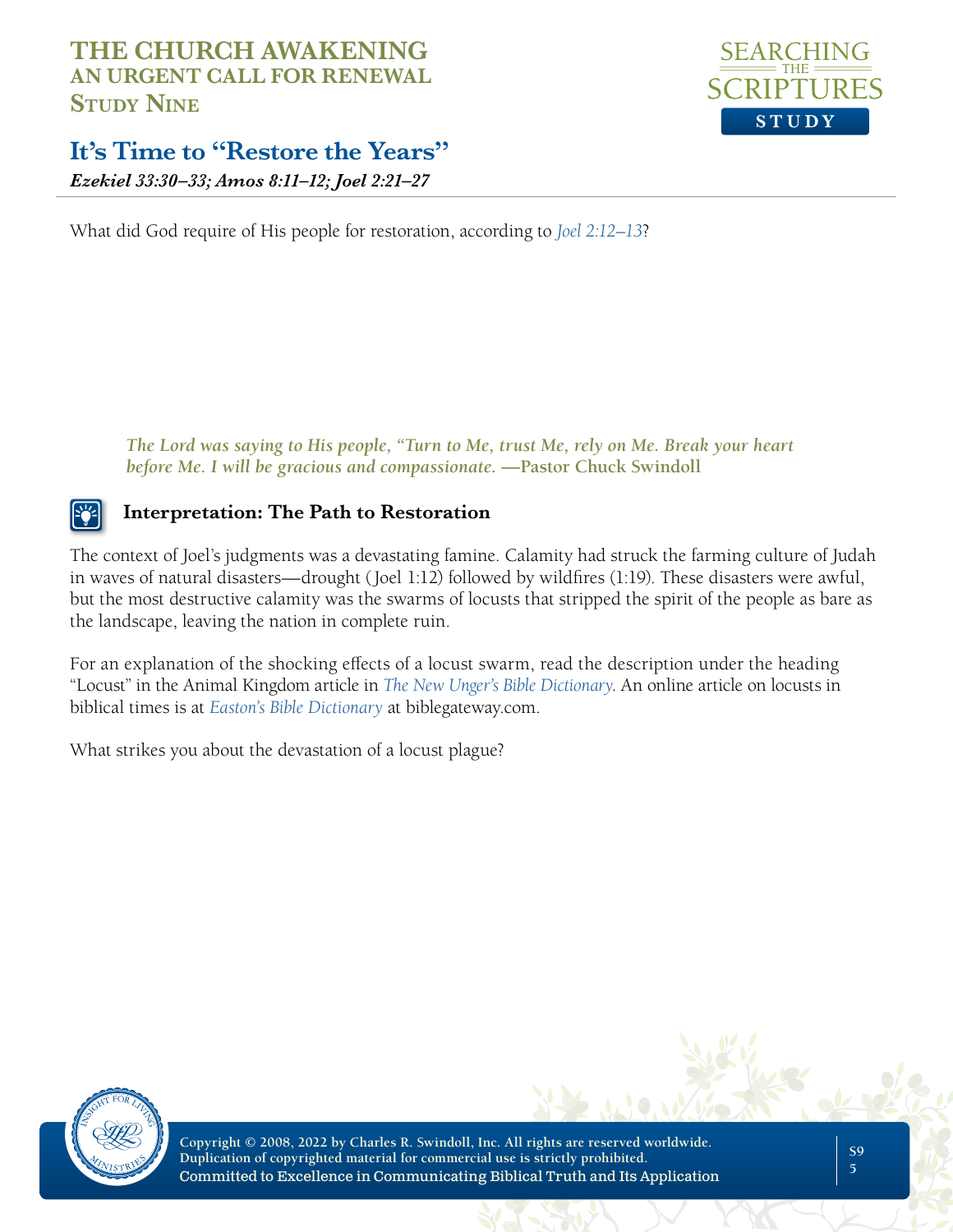# **It's Time to "Restore the Years"**

*Ezekiel 33:30–33; Amos 8:11–12; Joel 2:21–27*

In chapter 2, Joel compares the locust swarm to an army of soldiers who "leap along the mountaintops" (Joel 2:5) and "break through defenses without missing a step" (2:8). As they charge, "the sun and moon grow dark, and the stars no longer shine" (2:10). It's an apocalyptic nightmare, and who was "at the head of the column" leading the advance (2:11)? The Lord Himself and His righteous judgments.

Why was the Lord's discipline so severe? Only a heavy battering ram could break through the defenses of the people's stubborn will. God's purpose, however, was not to destroy but to call His people to repentance and to set them on a path of restoration.

After the people turned from their sin to the Lord, restoration would descend like refreshing showers on a parched landscape. The blessings culminate with this wonderful promise: "The Lord says, 'I will give you back what you lost to the swarming locusts'" (2:25). What does that mean? Look up the verse in various *[versions of the Bible](https://www.biblegateway.com/passage/?search=Joel%202%3A25&version=NLT,AMP,NIV)* to help you define Joel's meaning and metaphor.

God promised to restore the years when His people followed Joel's spiritual remedy:

*"Don't tear your clothing in grief, but tear your hearts instead." Return to the Lord your God.* (2:13)

What spiritual practice was Joel describing? What was he telling the people of Judah to do?





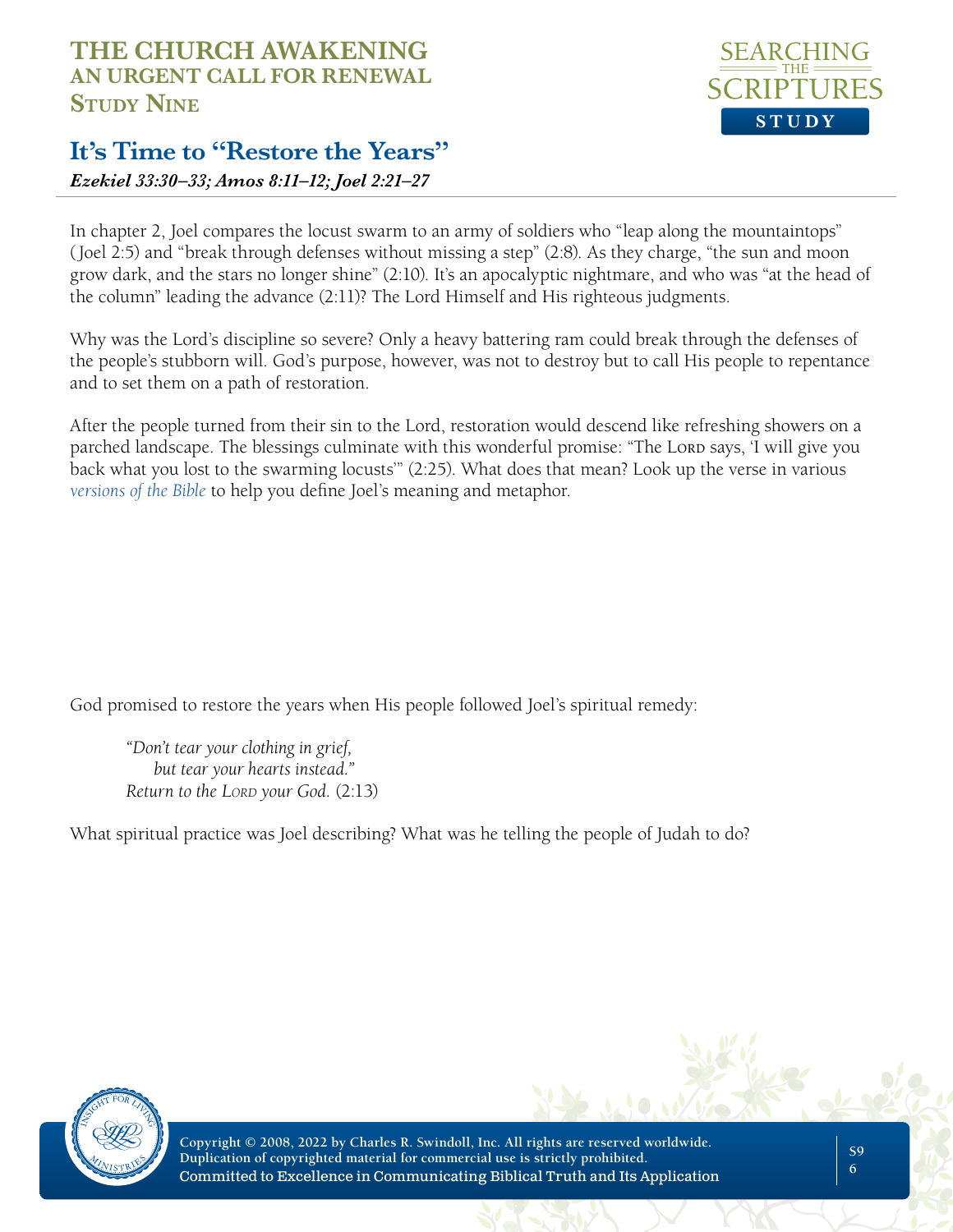

# **It's Time to "Restore the Years"**

*Ezekiel 33:30–33; Amos 8:11–12; Joel 2:21–27*

It's time for there to be repentance from the phoniness, the greed, the perfunctory spirit, the lack of diligent and devoted prayer. We in ministry need to return to study, to meditation, to *seeking God's mind, and to courageous and contagious preaching.* **—Pastor Chuck Swindoll**

#### **Correlation: A Prayer of Repentance**

Review *[Psalm 139:23–24](https://www.biblegateway.com/passage/?search=Psalm+139%3A23%E2%80%9324&version=NLT;NASB1995)* under the "Prepare Your Heart" section above. How did David model a repentant spirit in this prayer?

Identify four steps of repentance based on the verbs at the beginning of each phrase. Write them below and explain their meaning.

With hearts open and willing, we receive the Lord's corrections. The prophetic voices of Ezekiel, Amos, and Joel still ring today. If they were to come to our churches, how might they lead us in God's path of life? What might they say to help us restore God's favor upon the church? Let's consider some action steps we can apply.

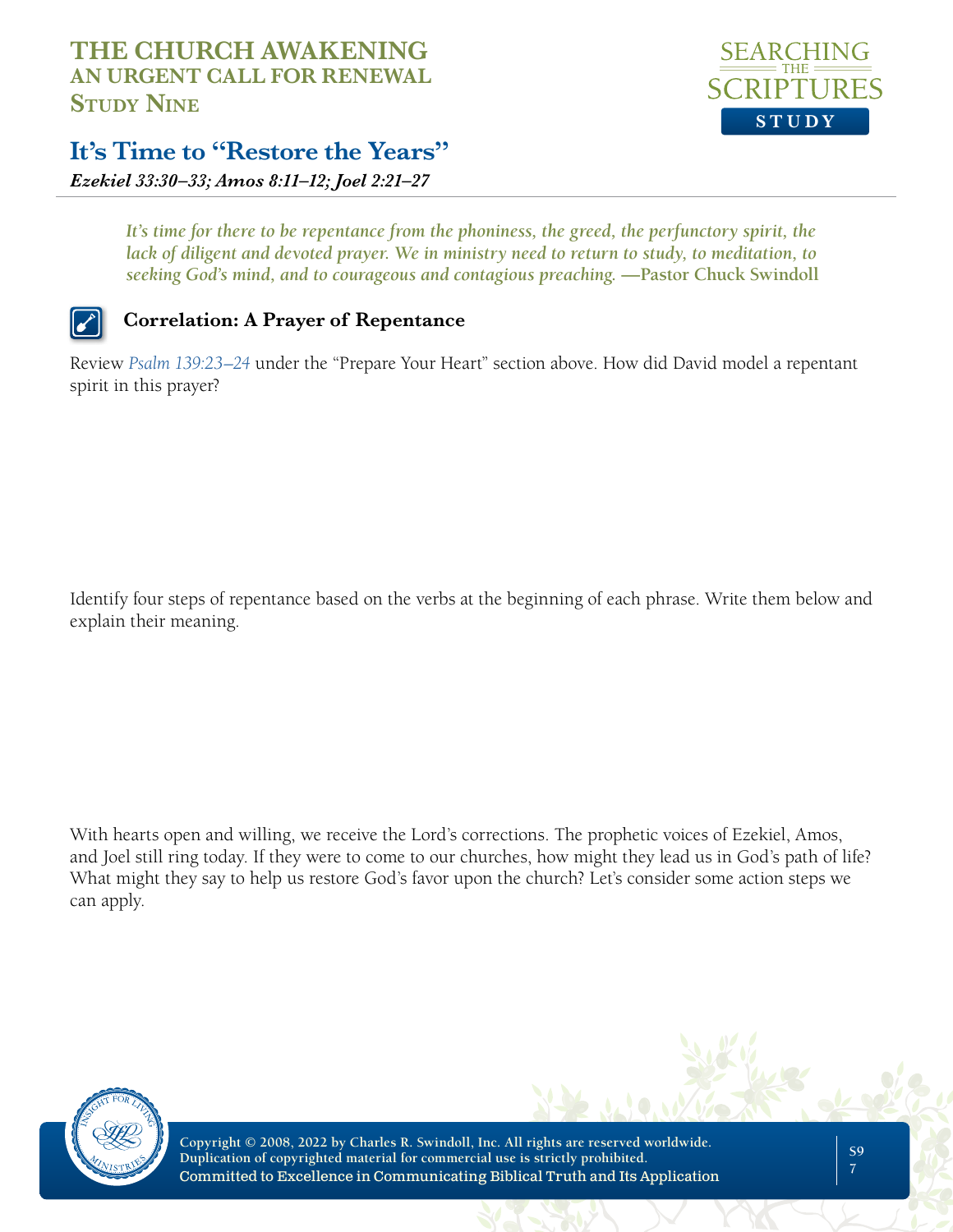# **It's Time to "Restore the Years"**

*Ezekiel 33:30–33; Amos 8:11–12; Joel 2:21–27*



#### **Application: Three Changes That Must Occur**

Pastor Chuck Swindoll draws together the passages from our study with three pointed applications.

First, *the people of God must return to a hunger and thirst for righteousness.* Ezekiel's flock nibbled at the edges of God's truth when they came to hear Ezekiel's eloquent messages, but they returned to their worldly banquet when they left. What stirs in you a hunger and thirst for righteousness and an aversion to the things of the world? What whets your spiritual appetite to crave authentic exposition of the Scriptures?

Second, *the ministers of God must repent of their failure to fulfill their calling.* If you are a minister, have you been serving hearty meals from God's Word? Have entertaining stories been coming from your pulpit more than biblical exposition?<sup>1</sup> If so, perhaps you need to ask the Lord to forgive your lack of serious study. Confess your need for change in the space below.



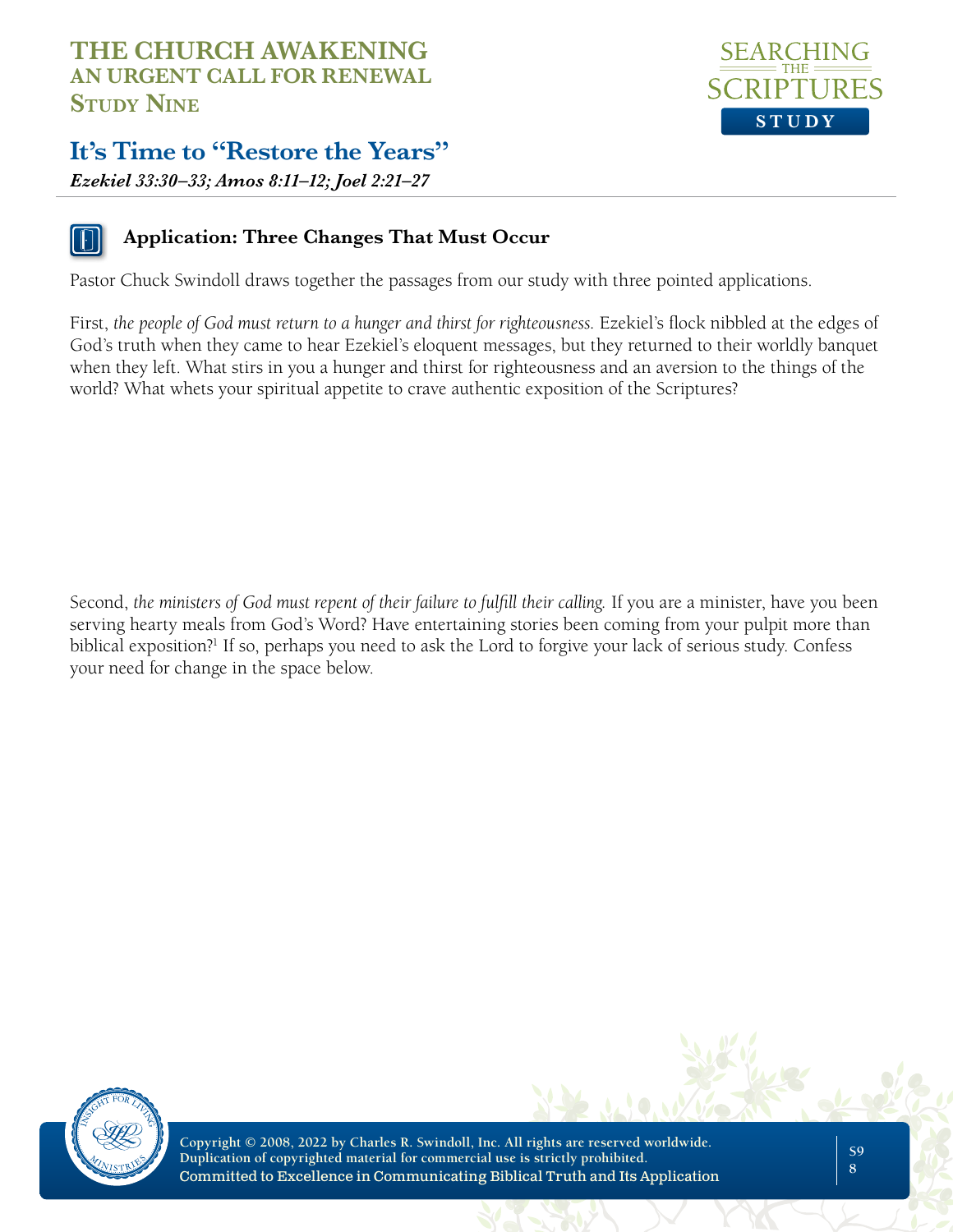

# **It's Time to "Restore the Years"**

*Ezekiel 33:30–33; Amos 8:11–12; Joel 2:21–27*

Third, *the house of God needs to represent its biblical purpose for existence.* Remember the four functions of the church outlined in *[Acts 2:42](https://www.biblegateway.com/passage/?search=Acts+2%3A42&version=NLT)*? Teaching. Fellowship. Worship. Prayer. How does your church measure up to these standards? How might you join efforts to help your church represent its biblical purpose?

We close with Pastor Chuck's inspiring definition of the house of God and a final call to the people of God:

It is a house of prayer, not a house of business. It is a place of worship, not a place of entertainment. Jesus is our Savior whom we worship, not a brand to market. The body of Christ is a sanctuary of protection for the vulnerable—for children, single women, the abused, and the bruised and broken in life. . . .

The marvelous opportunity that lies before the church awaits only one thing: the church's awakening. Stated simply, *the people of God* must return to a hunger and thirst for righteousness . . . *the ministers of God* must repent of their failure to fulfill their calling . . . and *the house of God* needs to represent its biblical purpose for existence. In spite of all the spiritual devastation and famine in our land, it is not too late to turn it around—by God's grace.<sup>2</sup>



# **A FINAL PRAYER**

*Father, I ask Your Spirit to do a work in my heart, to satisfy my hunger with Your Word, and to fill my mind with a true vision of Your church. Give me the integrity and courage to come to terms with the things that require attention. May good come from my repentance. May I know truth, fellowship, worship, and the free flow of peace that comes only through prayer. In Jesus' name, amen.*

#### ENDNOTES

- 1. For an explanation of biblical exposition, see Charles R. Swindoll, *The Church Awakening: An Urgent Call for Renewal* (New York: Faith Words, 2010), 257–61. For help in preparing expository sermons, read his books, *[Searching the Scriptures: Find the Nourishment Your Soul](https://store.insight.org/purchase/searching-the-scriptures-find-the-nourishment-your-soul-needs-emby-charles-r-swindollem-stssc)  [Needs](https://store.insight.org/purchase/searching-the-scriptures-find-the-nourishment-your-soul-needs-emby-charles-r-swindollem-stssc)* and *[Saying It Well: Touching Others with Your Words](https://store.insight.org/purchase/saying-it-well-touching-others-with-your-words-emby-charles-r-swindollem-siwab)*, available at insight.org.
- 2. Swindoll, *The Church Awakening*, 261–62.